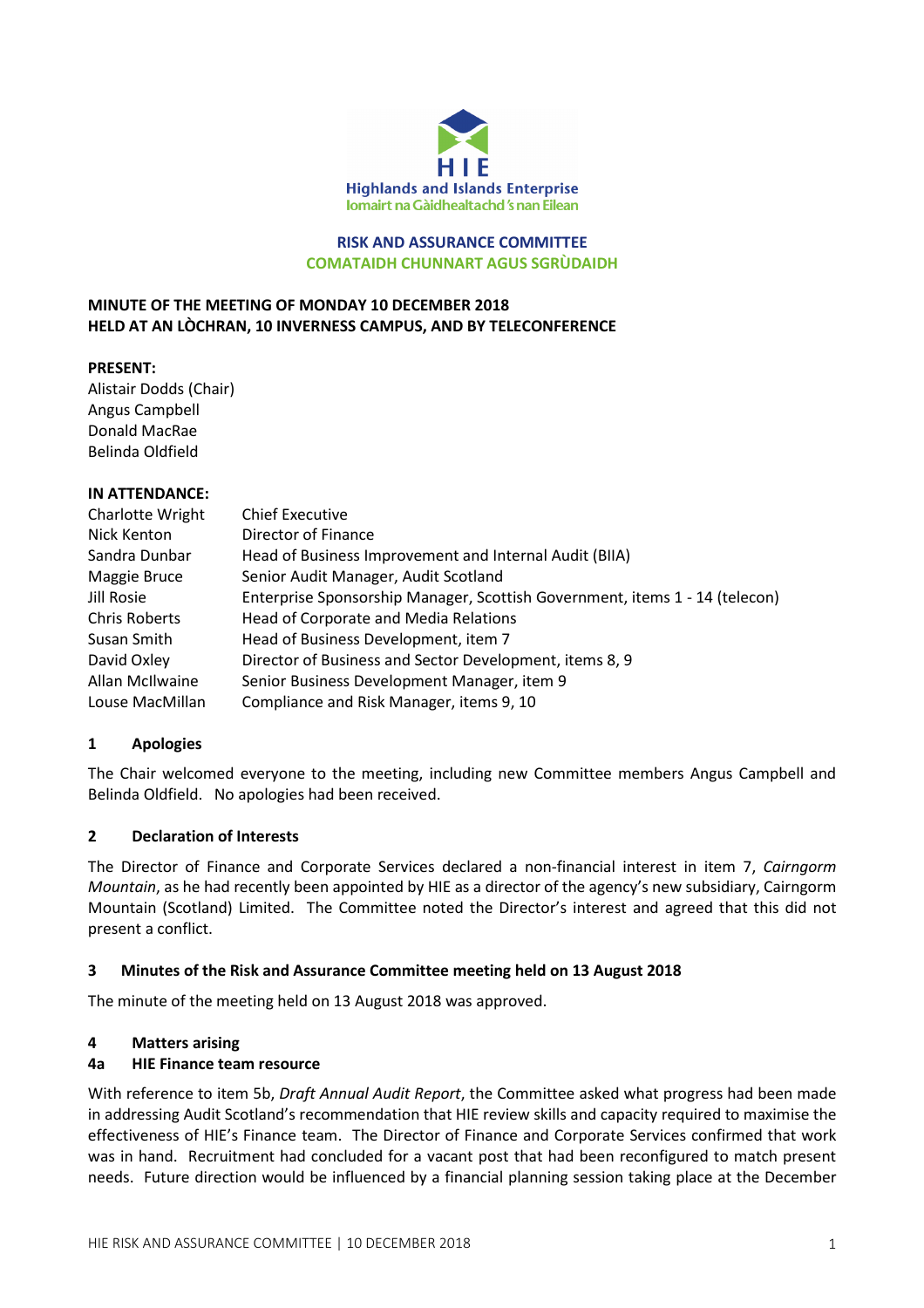Board meeting and systems would continue to be reviewed and optimised. The Committee requested a verbal update at its next meeting, in March 2019.

### 4b Orkney Research and Innovation Campus

With reference to item 12, Orkney Research and Innovation Campus update, the Committee welcomed news that interviews were due to take place the following day for the position of ORIC Executive Director.

## 4c Lobbying (Scotland) Act

The Committee noted that a report on implications for HIE and its clients arising from the Lobbying (Scotland) Act 2016 would be presented at its next meeting, in March 2019.

## 5 Matters arising from HIE Board meetings on 21, 23 and 26 November 2018

All matters arising from these would be covered under item 7, Cairngorm.

6 [Item removed in the interests of the effective conduct of public affairs].

### 7 Cairngorm Mountain

### Susan Smith joined the meeting.

The Head of Business Development and the Head of Business Improvement and Internal Audit (BIIA), presented a report summarising HIE's actions to secure business continuity at Cairngorm Mountain. Staff had planned for a range of scenarios and there was a need to maintain pace following the decision by directors of the operating company, CairnGorm Mountain Ltd (CML), to put the business into administration.

The paper focused on due diligence that had been undertaken by HIE to appraise options for a managed exit by CML and current efforts to work with administrators to secure an optimal outcome for the company, its staff and the local community. Scottish Government consent had been obtained for HIE to set up a new subsidiary to take over operations, Cairngorm Mountain (Scotland) Ltd, which was a company limited by shares. HIE had engaged immediately with administrators, and submitted an offer to acquire CML assets. The outcome of this offer was expected shortly. It was HIE's intention to ensure that staff of CML could transfer to the new company through TUPE. HIE had also secured the services of a turnaround expert through its framework agreement with Scott Moncrieff, and established an initial interim company board as a shortterm measure.

The Committee welcomed the report and examined the issues it raised in some depth. Members discussed the role of the Funicular Response Group, which HIE had established following the suspension of services on the mountain railway to enable safety inspections to be carried out. Staff confirmed that this had proven very valuable, and stakeholder engagement would continue to play an important role in informing HIE's future plans at Cairngorm.

The Committee stressed the need to learn lessons from an earlier period, when HIE had previously run operations on the mountain directly, and to establish a new business model that would prove sustainable. It was noted that HIE would seek additional Scottish Government funding to meet the significant levels of investment that would be required, and that impacts on HIE's capital and revenue budgets would be carefully assessed. The key underlying challenge remained the seasonal nature of the business, which continued to rely heavily on winter snowfall.

On the subject of the funicular, it was noted that a report by specialist engineers, who had conducted a thorough investigation of the structure, was expected shortly. High level findings had already been delivered. It was agreed that the full report would be available to HIE Board members. Members also emphasised the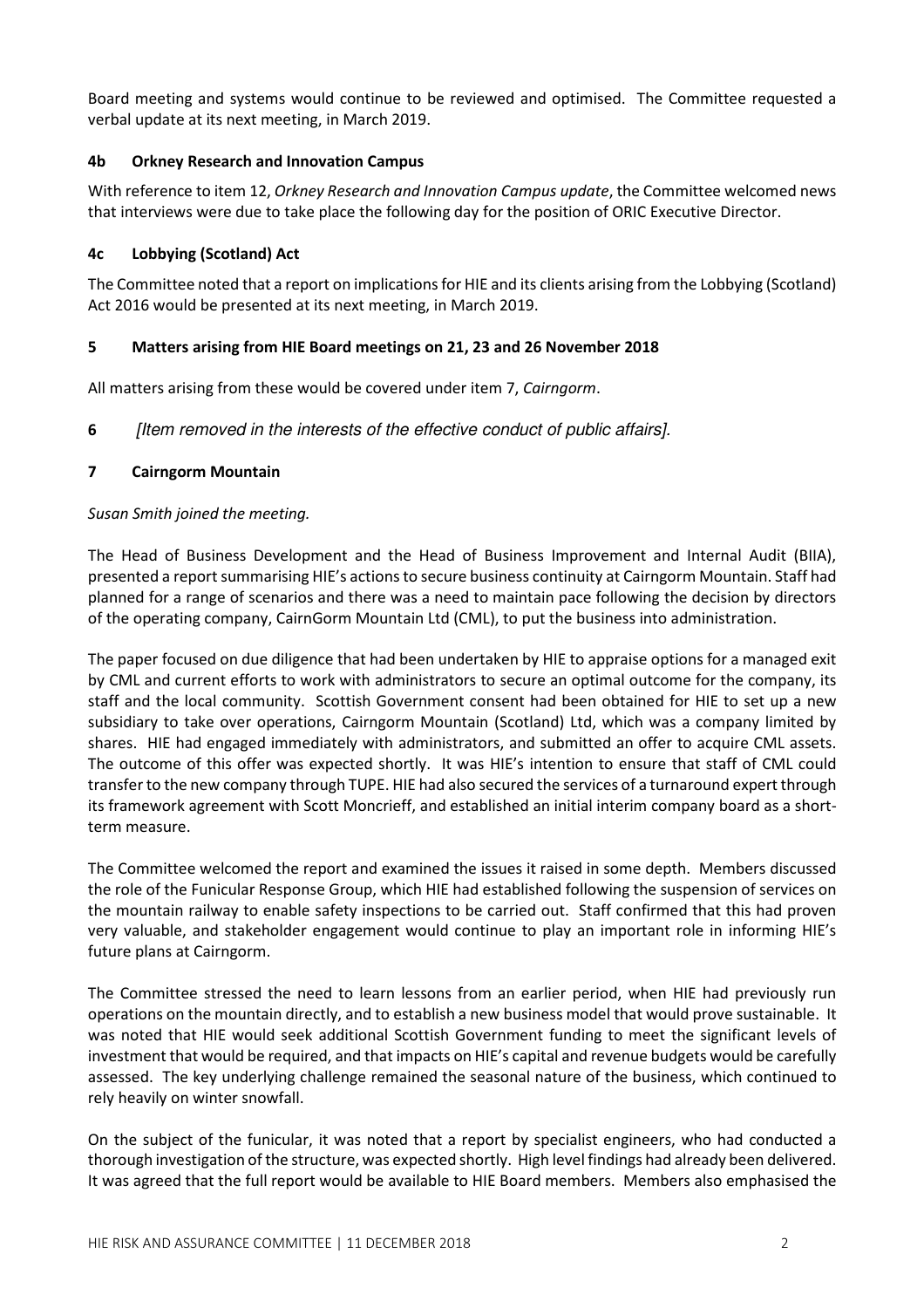importance of engaging with the operating company staff and recognised that several local businesses would be among CML creditors affected by the company's administration.

The Committee thanked HIE staff for the considerable effort that had been spent on managing this highly challenging situation and reviewing options to determine the best way forward. Next steps recommended in the paper were approved. These included confirming governance roles in HIE and with the new company; reviewing a range of governance arrangements and control framework; putting in place an implementation plan; interim management capability, including turnaround expertise, to work with CML staff; building on current stakeholder engagement; identifying skills required for a new interim company board and options to fill places, and planning strategically for the longer term.

Susan Smith left the meeting.

## 8 UKVL project

### David Oxley joined the meeting.

The Director of Business and Sector Development presented an update on HIE's project to establish a vertical launch site for satellites, UKVL Sutherland, focusing on matters concerning governance and risk. It was noted that the land is owned by Melness Crofters Estate, a majority of whose members (60%) had recently voted to continue discussions to agree a lease with HIE. This underlined the importance of preparing and delivering a robust plan of community engagement.

Project management support was being procured. Following consultants' advice, a preliminary market survey was being planned to inform procurement of a launch site operator (LSO). The Scottish Land Court had confirmed that its approval would be required for a change of use from crofting tenure. HIE legal advisers were engaging with the Land Court to obtain clarity on this process, including any potential impact on the project timeframe. The internal resource of the project team was being reviewed.

In discussion, the Committee endorsed the need to increase efforts to engage positively with the local community and prepare fully for working with the Land Court. A strong communications and engagement plan was needed, including regular news updates and social media posts, community meetings, a web presence, and actions to dispel misinformation about the nature and scale of the project. It was recommended that staff engage with the Crofters Commission, whose presentation at the October 2018 HIE Board meeting had emphasised an appetite to progress economic development opportunities in rural areas.

The Committee welcomed the update.

## 9 Supporting business resilience in the Highlands and Islands and current challenges

### Allan McIlwaine and Louse MacMillan joined the meeting

The Director of Business and Sector Development introduced an update to inform the Committee on the approach HIE staff take to identify organisations facing resilience challenges, actions taken in response, and reporting procedures. Processes established over the past 10 years were providing early identification of issues arising in the economy, and affecting both businesses and communities, enabling HIE to develop and implement action plans when required. It was important, however, to strike a balance and ensure that using limited staff resources to address resilience issues did not result in opportunity cost.

## [Paragraph removed in the interests of the effective conduct of public affairs].

The Committee asked to be kept informed and it was agreed that a further update would be provided in June 2019.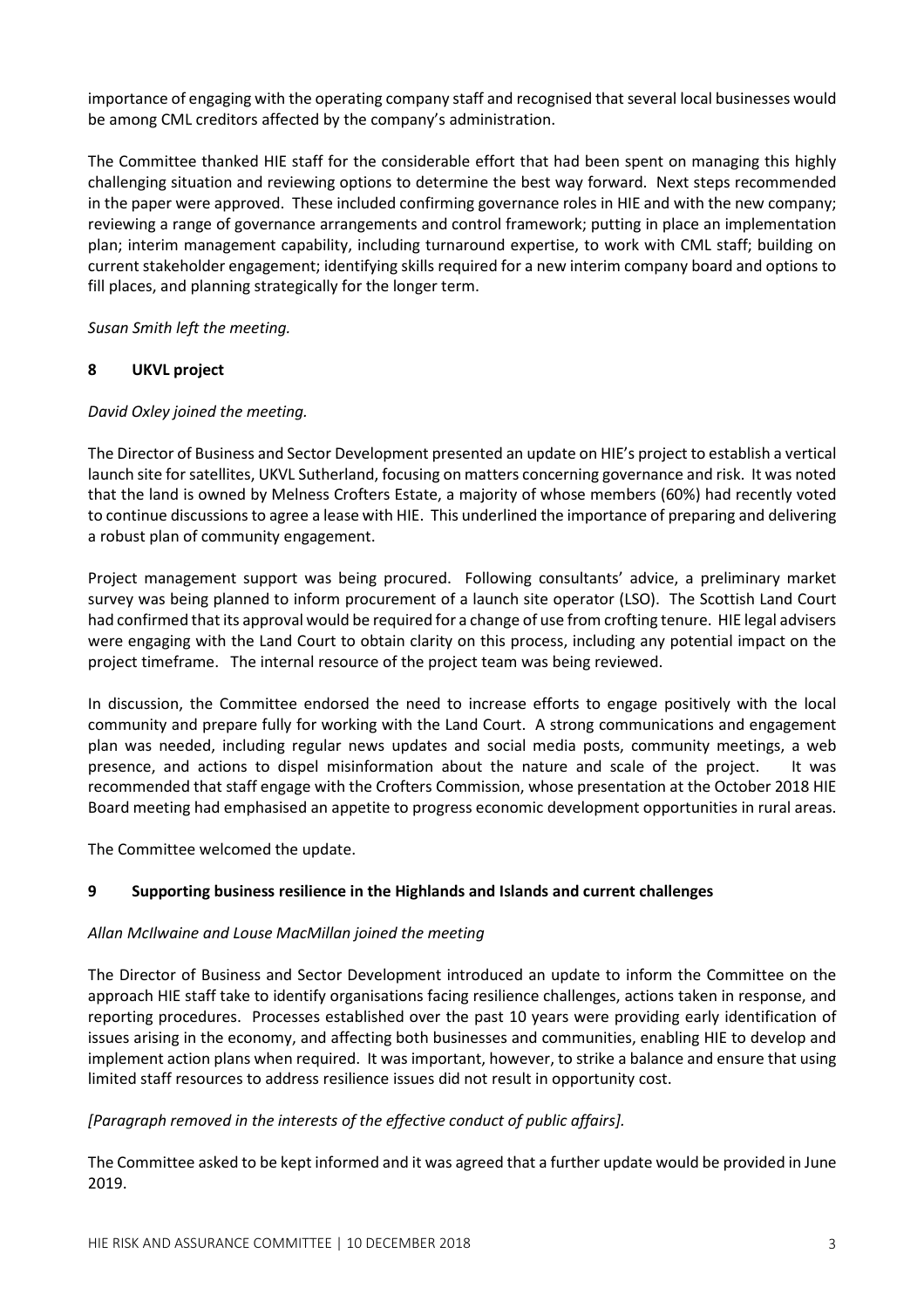David Oxley and Allan McIlwaine left the meeting.

## 10 Risk Register

The Head of Business Improvement and Internal Audit (BIIA) presented HIE's Corporate Risk Register that had been updated in October 2018. The Committee welcomed the thoroughness of the report, the robustness of HIE's approach, and demonstration of the organisation's risk appetite.

Similarities between two strategic risks (12/19 and 13/19), both concerning place-based growth, were noted for review.

Members noted that a more recent version of the register was due to be considered by the HIE Board the following day, and expressed concern that information in the report to the Risk and Assurance Committee was now out of date. It was recognised that the frequency of Board and Committee meetings created a scheduling challenge. However, members stated their view that effective governance would best be achieved if the Committee was able to review the register before the full Board, whenever possible. It was agreed that the issue of sequencing reporting to the Committee and the Board would be reviewed.

## Louise MacMillan left the meeting.

## 11 IT disaster recovery – internal audit report

The Head of BIIA presented the final report of an internal audit on IT disaster recovery that had been commissioned jointly by HIE, Skills Development Scotland, and Scottish Enterprise, and conducted by EY. The report noted progress made to stabilise the IT environment by the three partner agencies, shared services provider EIS, and its suppliers. This included ongoing work to move systems onto cloud services, in line with strategy. A partnership programme had been initiated to reduce the number of legacy systems, and management had highlighted the need to accelerate this.

Overall, the current IT disaster recovery provision did not meet partners' requirements and would be improved, with the delivery of strategic programmes enabling change. The report included an action plan to address current weaknesses and deliver improvements. The Committee welcomed this and stressed the need to ensure that actions identified in the plan were monitored and carried out.

The Committee noted that other organisations ran scenarios to test disaster recovery, and recommended that HIE should consider introducing this practice. Looking to future arrangements, it was noted that the outsourced arrangement was being retendered and that provision of core services would be market tested. Concern was expressed over the present lack of a business continuity plan for HIE, and the Committee was assured that work is in hand to address this.

Updates will be provided to future meetings. The Committee requested that future reports be written more clearly, with jargon kept to a minimum.

## 12 Tax review update

The Director of Finance and Corporate Services reported on work to review and update all HIE tax-related processes, in response to two compliance reviews by HMRC. A review of employment tax compliance had begun on 5 October 2016 and was now complete. A VAT compliance review had begun on 23 November 2017 and was still under way.

### [Paragraph removed in the interests of the effective conduct of public affairs].

The paper included a series of recommended next steps, including working closely with Audit Scotland as part of the annual accounts process; introducing an app to submit HMRC returns digitally; training for Finance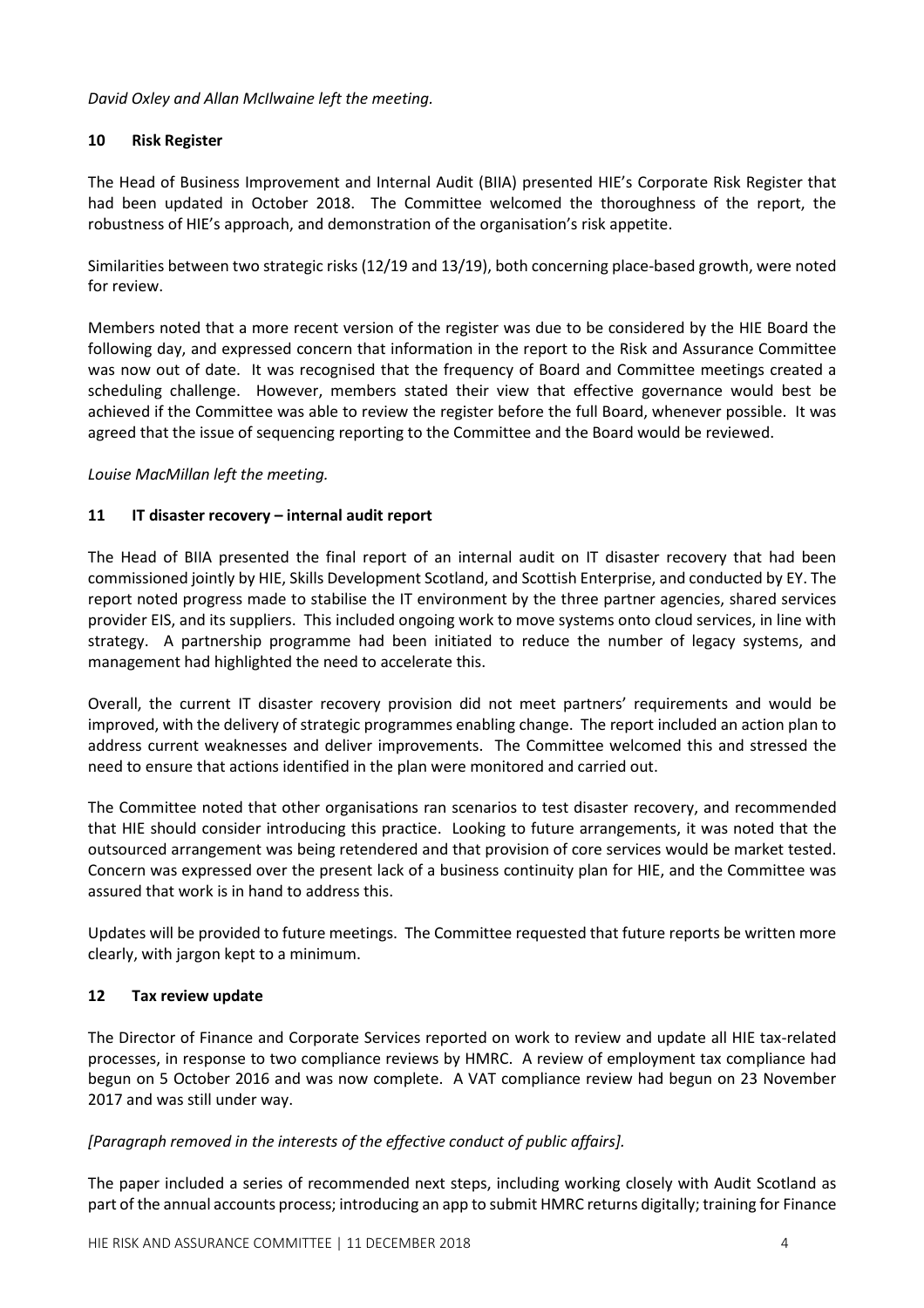staff, agreeing a pro-active IR35 procedure (relating to contractors), and commissioning a follow-up review of tax arrangements with Scott Moncrieff. The need for staff across HIE to be aware of these issues was also noted.

The Committee welcomed the update.

# 13 Approach to dealing with fraud

The Committee welcomed a report from the Director of Finance and Corporate Services and the Head of BIIA, describing an action plan that was now being implemented to address fraud risk and ensure compliance with the Criminal Finances Act 2017. HIE's decision to commission NHS Counter Fraud Services to support a range of activities and provide access to knowledge was welcomed as a good example of collaborative working.

## 14 Public Services Reform

The Director of Finance and Corporate Services and the Head of BIIA presented a report showing expenditure for 2017-18 under a range of categories defined in the Public Services Reform (Scotland) Act 2010. HIE is required, as soon as is reasonably practicable after the end of each financial year, to publish a statement of expenditure categories defined in this Act. Following review by the Committee, the figures will be published on the HIE website.

# 15 Court case

The Head of BIIA gave a verbal update on progress of a current court case concerning HIE and Scottish Government financial support for an infrastructure development project at Nigg Energy Park. Proceedings were ongoing and could continue into 2020.

## 16 Audit Scotland review – superfast broadband

The Committee noted the content of a further progress update from Audit Scotland, following a previous review of superfast broadband provision across Scotland. The importance of applying lessons learned was agreed.

## 17 Business Improvement and Internal Audit update

The Head of BIIA presented a report summarising activity led by the BIIA team in the seven months from 1 April to 31 October 2018. During this period, the team had delivered 36 reports and a significant number of presentations, papers workshops and other activity that had contributed to business improvement and assurance.

Discussion highlighted actions designed to continue to improve support for HIE clients and customers, including plans for a new digital entry model being taken forward in collaboration with Scottish Enterprise. The Committee also noted the current high volume and complexity of information requests that required a great deal of staff resource.

The Committee recorded their appreciation for the excellent work carried out by the BIIA team. Concerns were expressed over the present level of workload being undertaken, and it was recommended that priorities should be reviewed.

## 18 HIE participation in the National Fraud Initiative 18/19

The Committee welcomed a report on action being taken by HIE to participate in the National Fraud Initiative (NFI) 2018-19. The NFI is a national counter-fraud exercise, coordinated by Audit Scotland to identify fraud